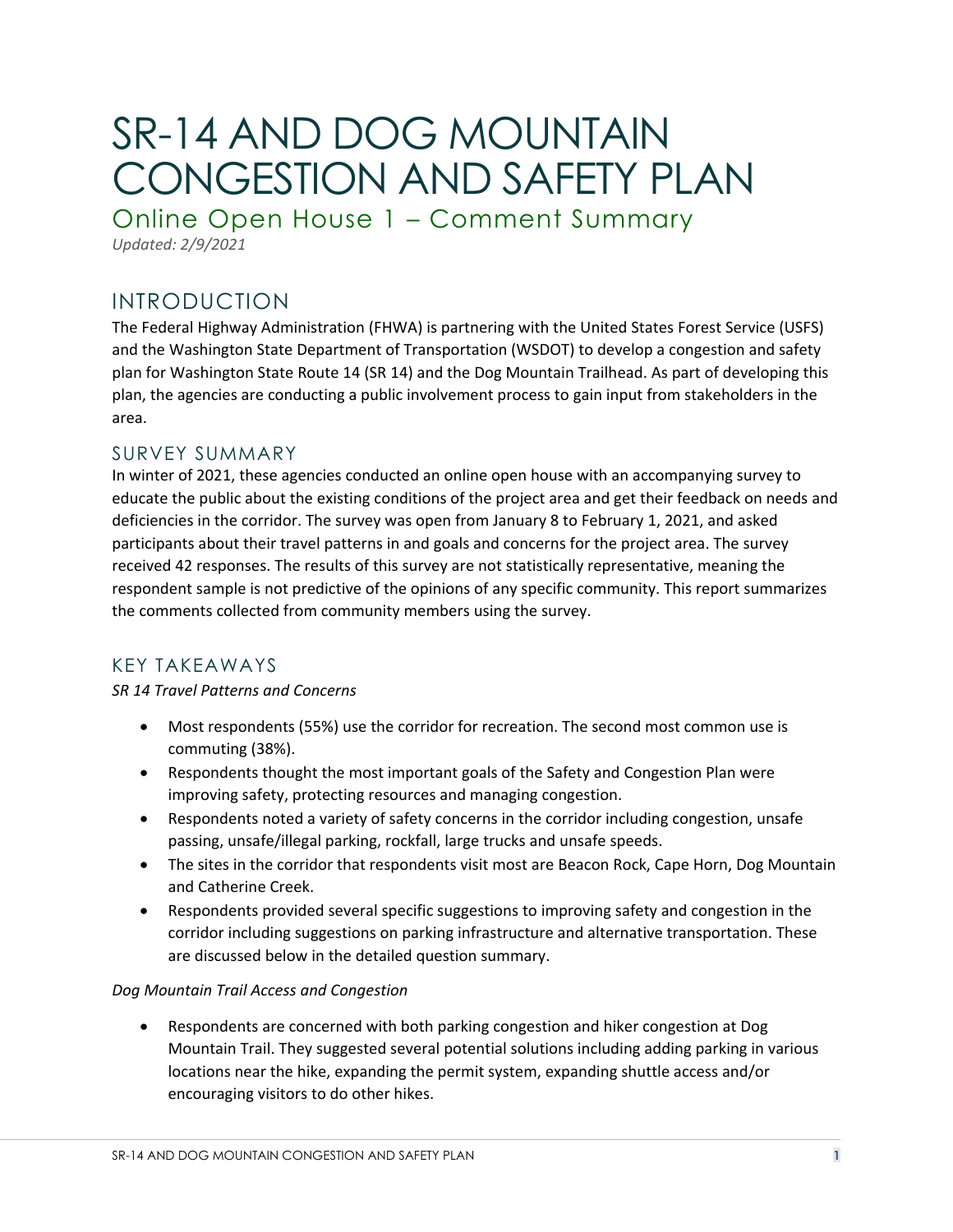# SUMMARY OF RESPONSES BY QUESTION

**Question 1: How often do you travel on SR 14 within the Columbia River Gorge National Scenic Area? (n = 42)**



**Question 2: What do you consider your primary use of the corridor? (n = 42)**

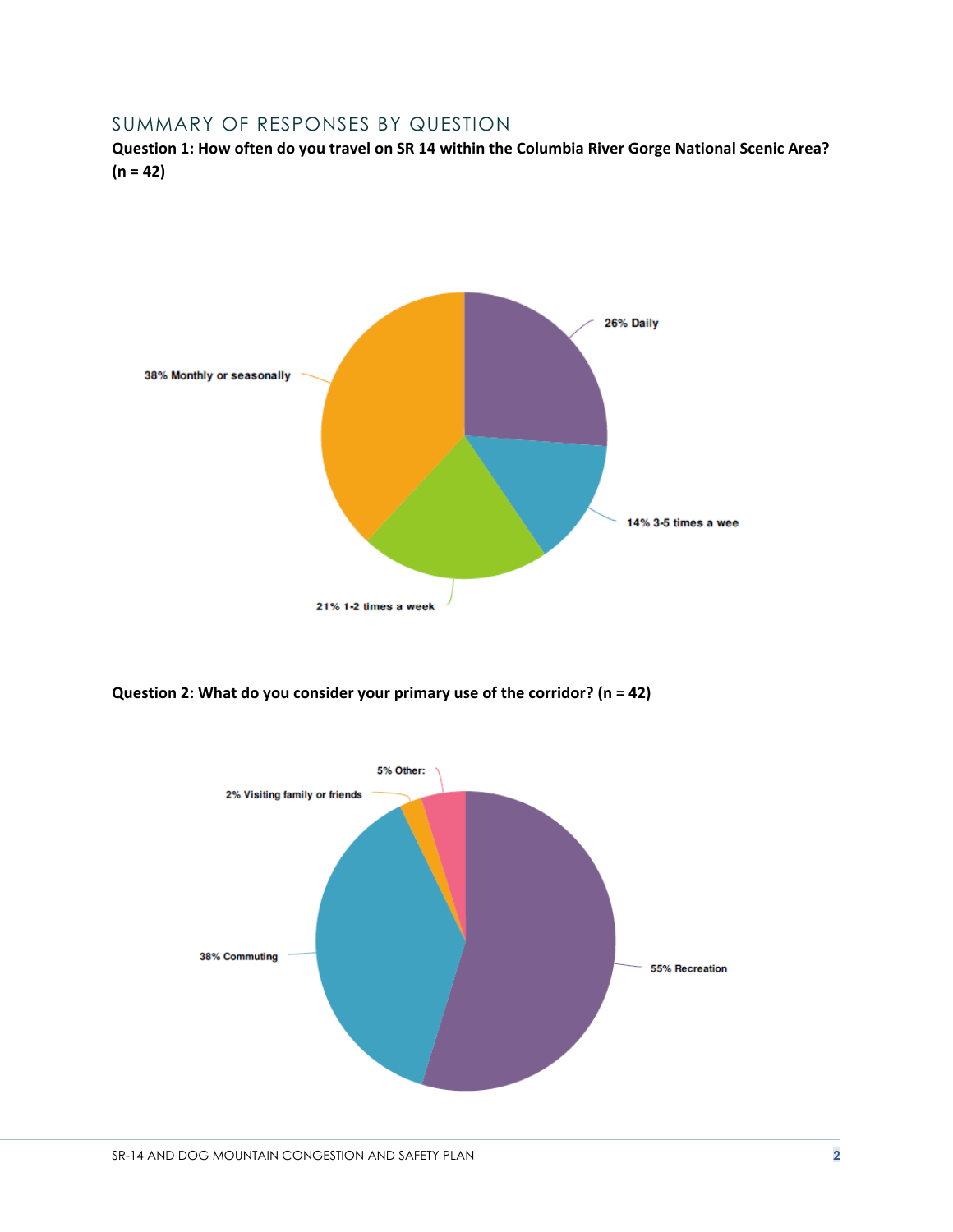



**Question 4: What is the biggest safety concern you experience along the SR 14 corridor? (n = 42)**



Participants who choose "Other" were given the chance to write in an answer. The most cited safety concerns were:

- Large trucks crossing the center line (especially in tunnels).
- Rockfall.
- Narrow lanes at Cape Horn.
- Pedestrians walking on the shoulder (especially after parking illegally to access trails).
- Vehicles travelling too fast or slow for road conditions or congestion.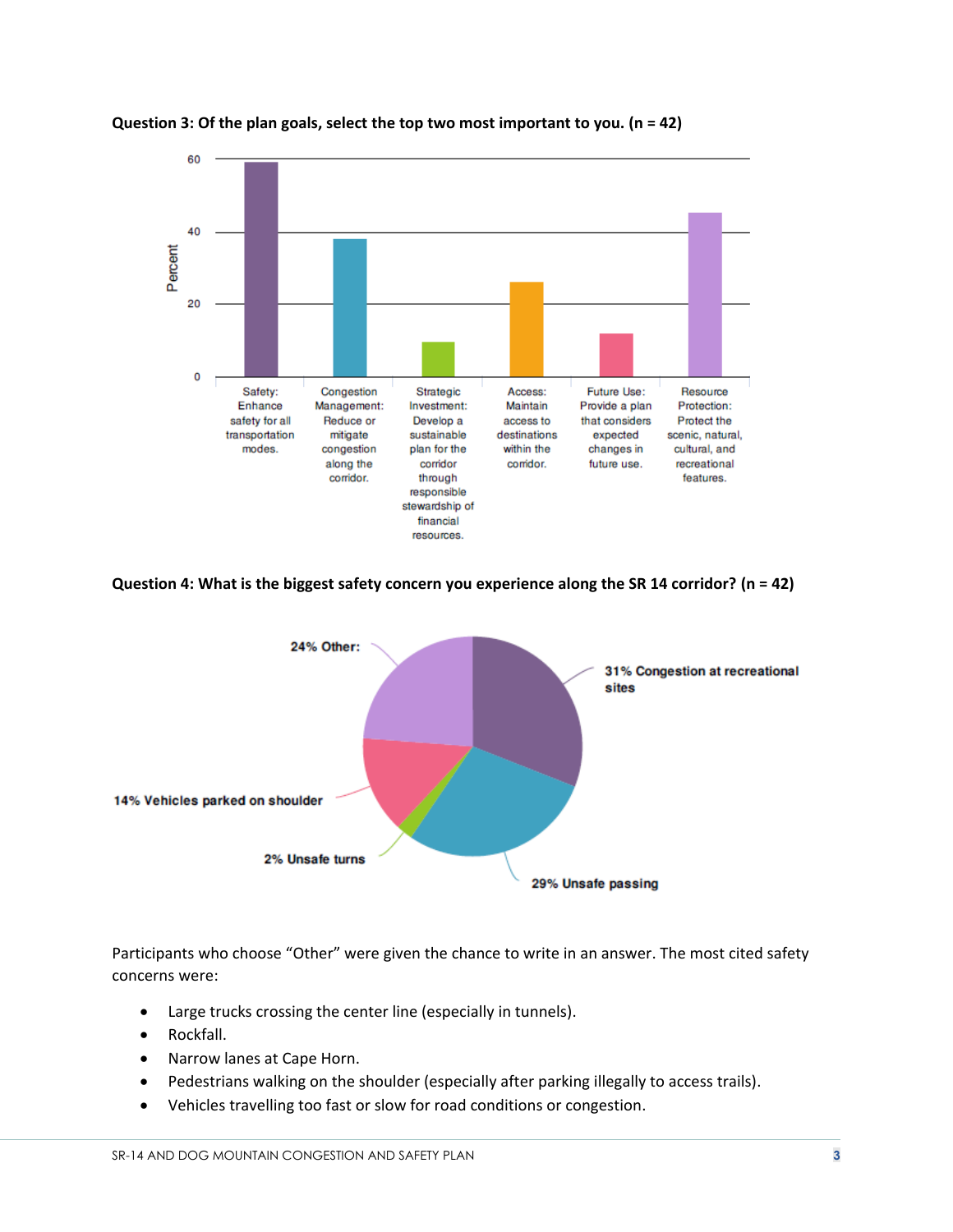

**5. Which recreation sites do you visit most frequently? Please select up to two. (n = 42)**

**Question 6: What is your primary concern with the Dog Mountain Trail system? (n = 40)**

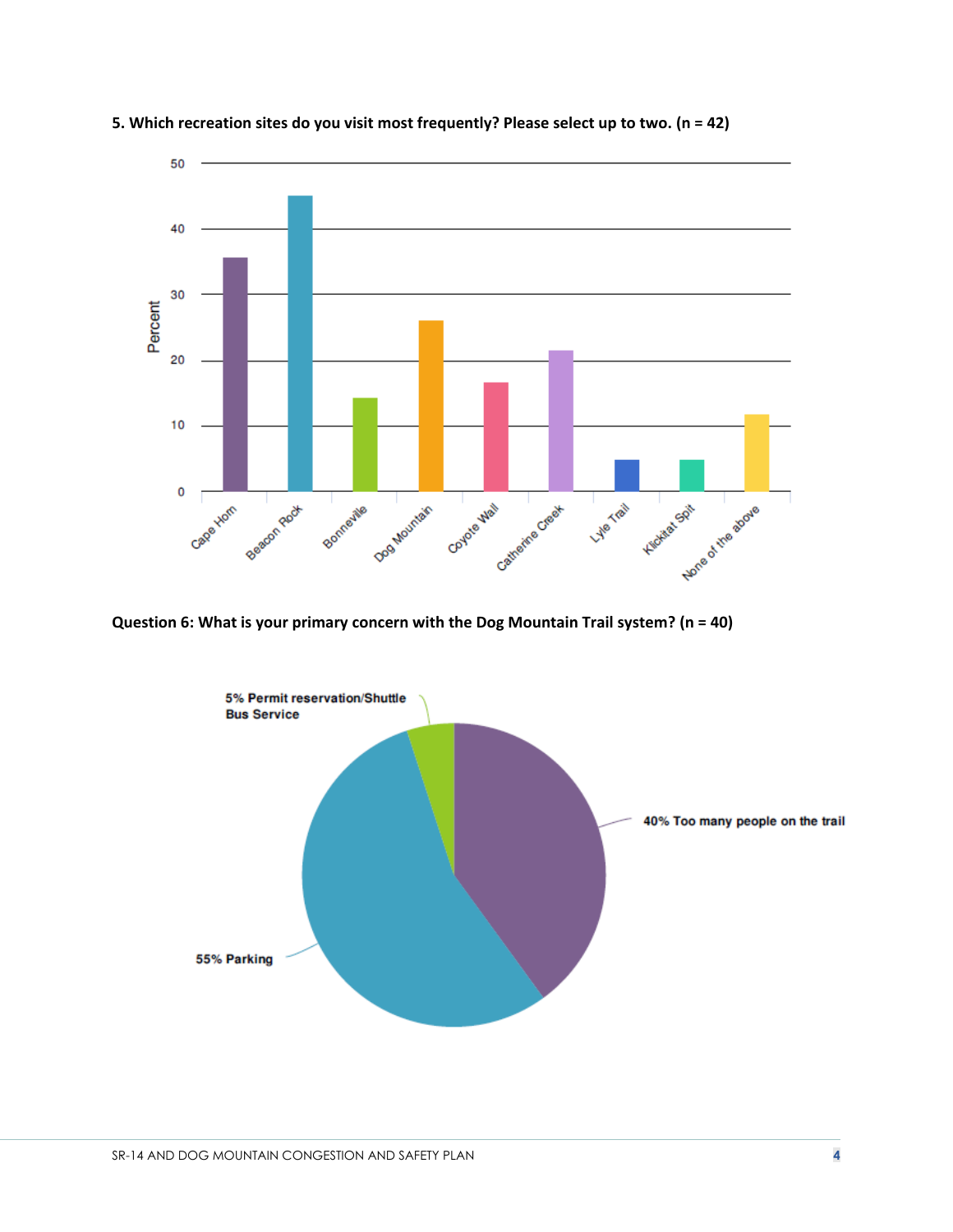# **Question 7: Where would you propose alternate parking or trail access to the Dog Mountain trail system? (n = 15)**

This was an open-ended answer where respondents could write in their thoughts. The most common suggestions were:

- A park and ride with a shuttle from Stevenson, the Troutdale Outlet Mall and/or Bingen.
- Rather than expanding parking, access to the trail should be limited (potentially through user fees for visitors who do not reside in Skamania County).
- Rearrange the parking lot to accommodate more spots, but do not add additional parking elsewhere (limited parking prevents overuse of the trail).
- Adding a parking lot at Grant Lake and rerouting or adding a spur trail to that lot.
- Purchasing the property on the south side of SR 14 and adding a parking lot there.
- Adding a parking lot to the west of the current parking area with access to the trail via an old logging road.
- Adding a parking lot on the west side of Dog Mountain off Bergen Road.
- Creating a marked exit point in the parking lot to help with short sight lines from SR 14 into the lot.

#### **Question 8. If you cannot find parking at the Dog Mountain Trailhead parking lot, you would: (n = 41)**

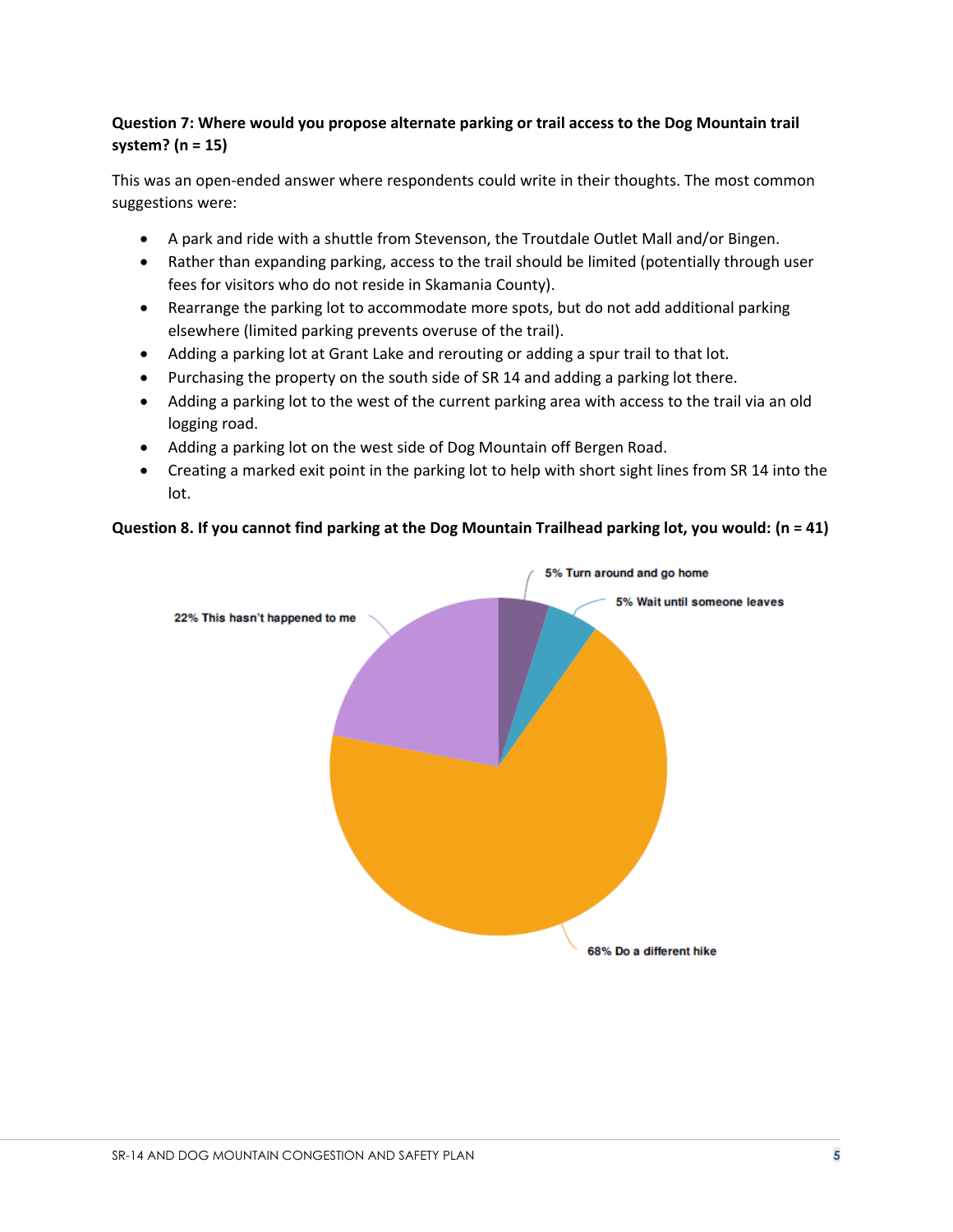### **Question 9: Is there anything else you'd like to share? (n = 20)**

Respondents provided the following comments to this open-ended question:

#### *SR 14 Safety and Congestion*

- Respondents suggested that alternative transportation solutions such as increased transit and bike infrastructure are necessary to reduce congestion in the corridor.
- Respondents noted congestion and parking issues at several other sites along SR 14:
	- o A respondent noted congestion issues at Lower Falls Creek Trail and suggested reopening the parking lot at the Upper Falls.
	- o A respondent noted a need for more parking at Cape Horn Trailhead.
	- $\circ$  A respondent suggested that more parking enforcement was needed to discourage visitors from parking on residential streets.
	- o Respondents noted the need for safe parking and access to Klickitat Spit/Klickitat Sand Bar since it is one of the few safe launches in the Gorge for beginning kitesurfers.
- A respondent is concerned about the impact of the train and highway on wildlife and asked that the plan consider these impacts and how to mitigate them.
- A respondent asked that agencies do more outreach specifically to hikers while developing plans in the Gorge.

#### *Dog Mountain Trail Access*

- There are mixed opinions on using a permit system to manage usage of the Dog Mountain trail.
	- $\circ$  Some respondents think permits are necessary to reduce congestion and that they should be used to prioritize access for residents.
	- $\circ$  Other respondents are concerned that permits could present a financial barrier to communities and that it would be difficult for people with limited access to technology or without flexible schedules to obtain a permit. These respondents noted that if there must be a permit system, permits should be allocated by lottery rather than by fee.
- Several respondents noted that they avoid the Dog Mountain trail and other trails in the area because of how heavily trafficked they are.
- Several respondents suggested increasing awareness of other hikes near Dog Mountain to spread visitors out more.
	- $\circ$  One specifically suggested adding signage in the Dog Mountain parking lot listing other nearby hikes that people can visit if the lot is full.
	- o Another suggested encouraging use of the TrailCheck app which allows users to report live congestion levels at trails, allowing users to choose a trail with minimal congestion.

#### **Interactive Map Tool Comments (n = 20)**

Respondents were also presented with an interactive map of the corridor where they could drop comments at specific geographic locations. Their comments are summarized below.

- There were several comments about safety, congestion and other concerns near Cape Horn:
	- $\circ$  The Cape Horn viewing area and Ozone Climbing Crag create dangerous traffic and pedestrian congestion as people slow down to look at the view and people execute unsafe driving maneuvers.